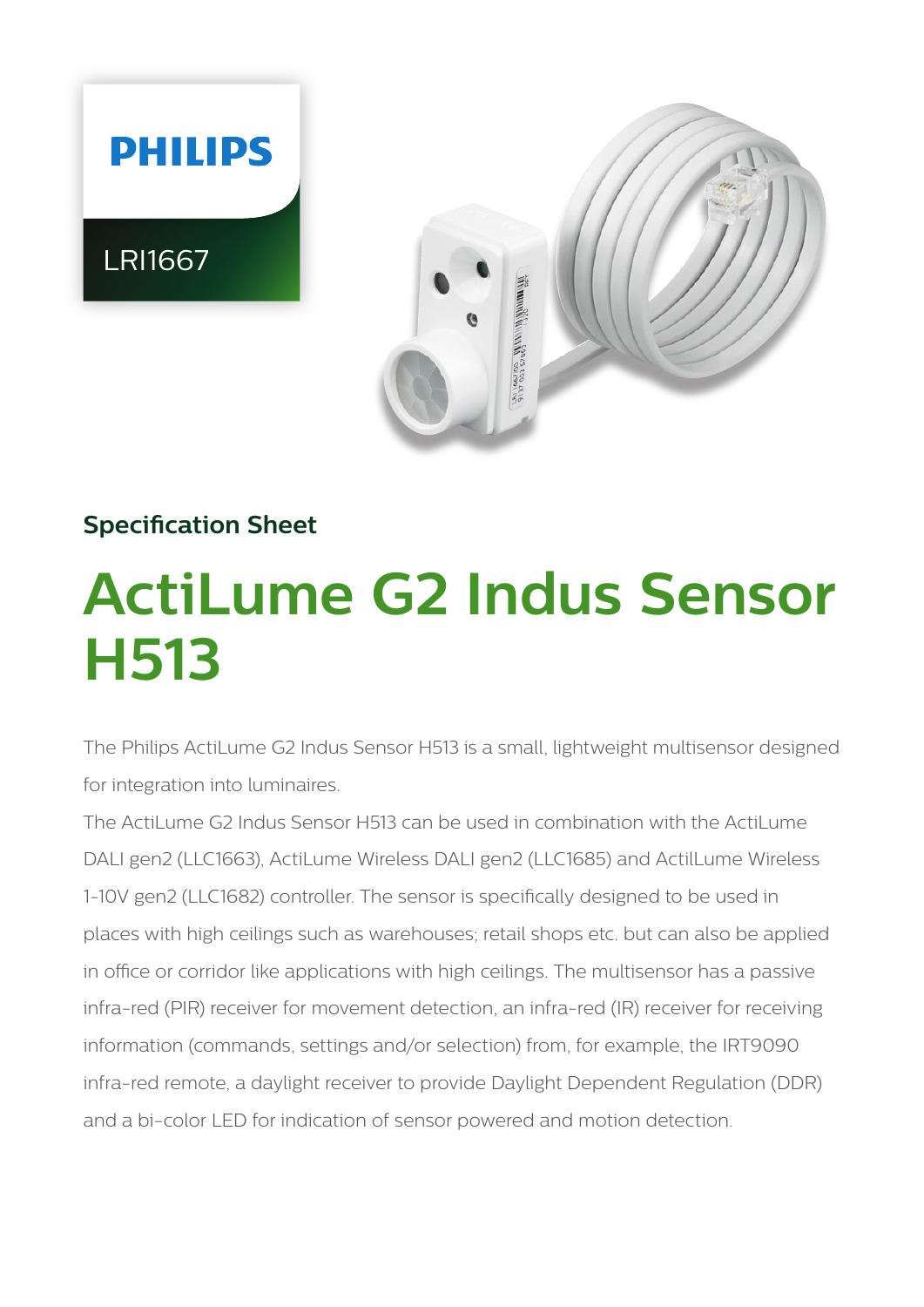## **Features and benefits**

- The Philips ActiLume G2 Indus Sensor H513 is a luminaire based detector designed for energy savings up to 45%.
- The ActiLume G2 Indus Sensor H513 consists of three state of the art miniature detectors and when it is combined with a suitable controller, it forms an intelligent lighting solution.
- The light sensor is sensitive for visible radiation (matching the human eye) providing automatic savings with daylight depending regulation, without any visible discomfort for the user.
- The ActiLume G2 Indus Sensor H513 is connected to the controller by means of a standardized RJ10 (4p4c) connector.
- Factory light level setting is at 250 lux at a reflection factor of 0.2 and the sensor mounted at a height of 10m.

## **Dimensional drawing**



LRI1667 sensor dimensions in mm.

# **Applications**

The ActiLume G2 Indus Sensor H513 is optimized for high ceiling situations, warehouses and such, but can also be used in for other applications.

## **Commissioning**

The ActiLume G2 Indus Sensor H513 system can, once it is installed and has been commissioned, work stand alone.

For commissioning the lighting solution (sensor & controller) an extensive infrared user interface (remote control) is available.

• IRT9090 extended IR programming tool (suited for commissioning and configuration).

## **Philips quality**

This ensures quality with respect to:

• System supplier.

- As manufacturer of lamps, electronic control gear and lighting control equipment, Philips ensures that, from the earliest development stage, optimum performance is maintained.
- International standards.
- Philips lighting control equipment complies with all relevant international rules and regulations.

#### **Detection patterns of the sensors**

#### **Daylight sensor**



The light sensor measures the total amount of light in a circular field of ≈80% of the PIR detection area. The following aspects should be observed during installation:

- Minimum distance from the window ≥ 0.6m.
- Prevent light reflections from outside entering the sensor (for example sunlight reflection on a car bonnet) as this will lead to incorrect light regulation.

As a guideline the formula 0.72 x H can be used to calculate the minimum distance between the window and sensor whereby H is the height from the bottom of the window to the ceiling.

#### **Infra-Red sensor**

 The infra-red sensor receives information (RC5 code) from infra-red transmitters, such as the IRT9090, and passes the information on towards the connected controller. The IR sensor is capable of receiving signals under an angle of approximately 15°.

## **LED indicator**

The LED indicator transmits light in two colors:

- Red when movement is detected.
- Yellow when the LRI1667 sensor is functioning correctly but no movement is detected.

When no light is being transmitted the sensor is not working correctly.

#### **Movement sensor**

The detection area for the movement sensor can be roughly divided into two parts:

- minor movement (person moving ≤ 0.9m/s) Ø 3.0m at 10m height.
- major movement (person moving ≥ 0.9m/s) Ø 14.0m at 13m height.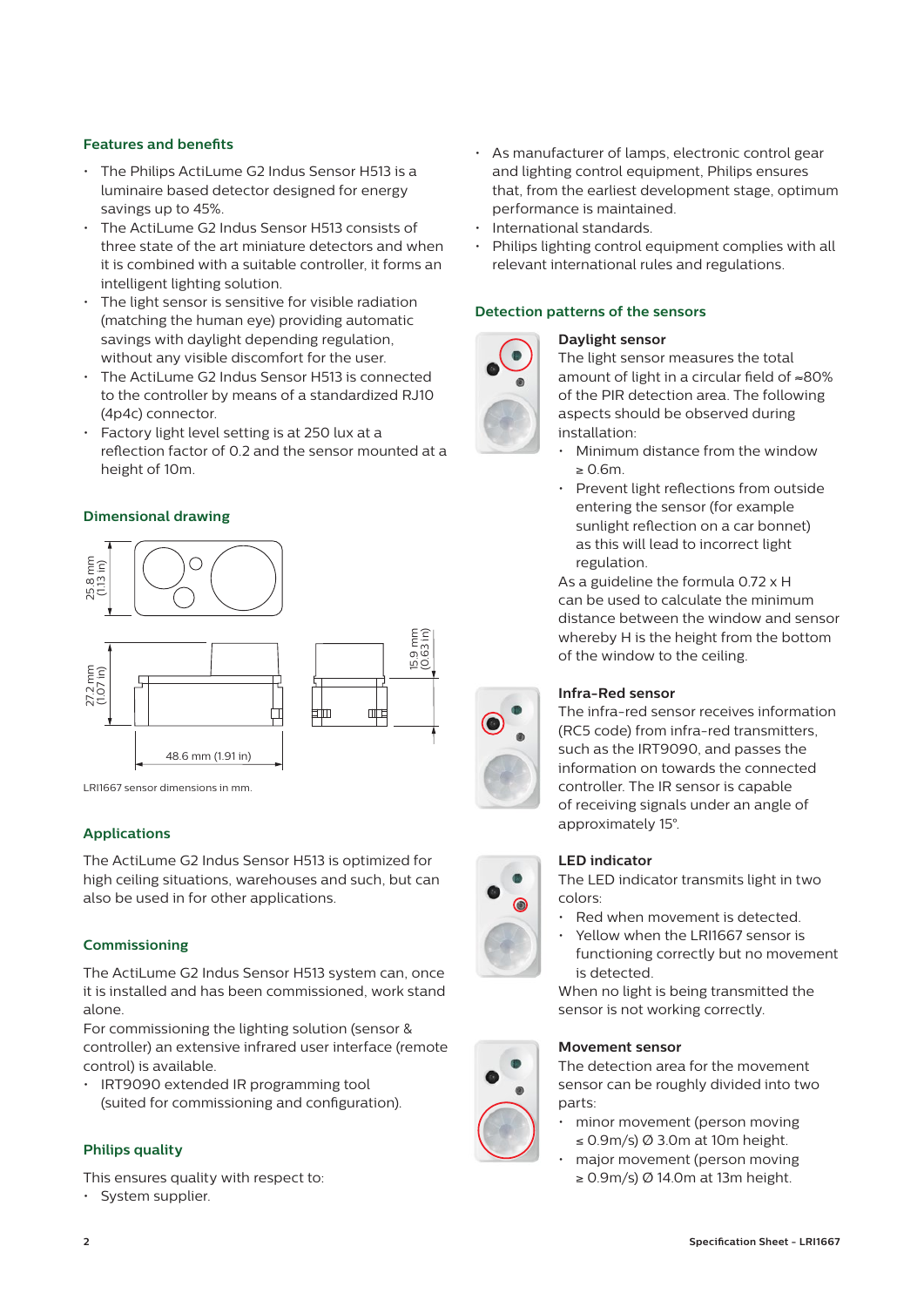

Detection pattern diagram

# **LRI1667 mounting**

The sensor has latching rills on the back so it can be mounted easily. There are several methods of mounting available:

- directly onto the lamp by means of an additional clip LCA8002 (TL5) or LCA8003 (TL-D).
- inside the luminaire housing using the additional clip LCA8007.

To use this clip a hole needs to be cut (punched) according to the dimensions as indicated in figure 1.

• directly inside the luminaire housing whereby a hole needs to be cut (punched) according to figure 2.



Note: Thickness of fixture material: 0.5 ... 2.0 mm

Figure 1: Cutout (punch) pattern when mounting with clip LCA8007



Note: Thickness of fixture material: 0.5 ... 1.2 mm

Figure 2: Cutout (punch) pattern when using direct mounting







# RAL9016). **LCA8002 ActiLume sensor clip**

**LRI1667 ActiLume G2 Indus** 

Luminaire based high bay multisensor (movement, daylight, infrared) with visual movement indicator. To be used in combination with one of the controllers from the ActiLume gen2 family. Color of the product is

white (similar to RAL9016).

**LCA8007 mounting clip for ActiLume G2 Indus Sensor H513** Mounting clip for the ActiLume G2 Indus Sensor H513 when the sensor is to be mounted in the luminaire housing. Color of the product is white (similar to

**Sensor H513** 

**for TL5** Clip to be used for ActiLume Multi-Sensor, ActiLume Luminaire based extension sensor, ActiLume 1-10V sensor, ActiLume MicroLuxSense and ActiLume G2 Indus Sensor H513. With this clip the sensor can be directly clicked on TL5 lamps.

## **LCA8003 ActiLume sensor clip for TL-D**

Clip to be used for ActiLume Multi-Sensor, ActiLume Luminaire based extension sensor, ActiLume 1-10V sensor, ActiLume MicroLuxSense and ActiLume G2 Indus Sensor H513. With this clip the sensor can be directly clicked on TL-D lamps.



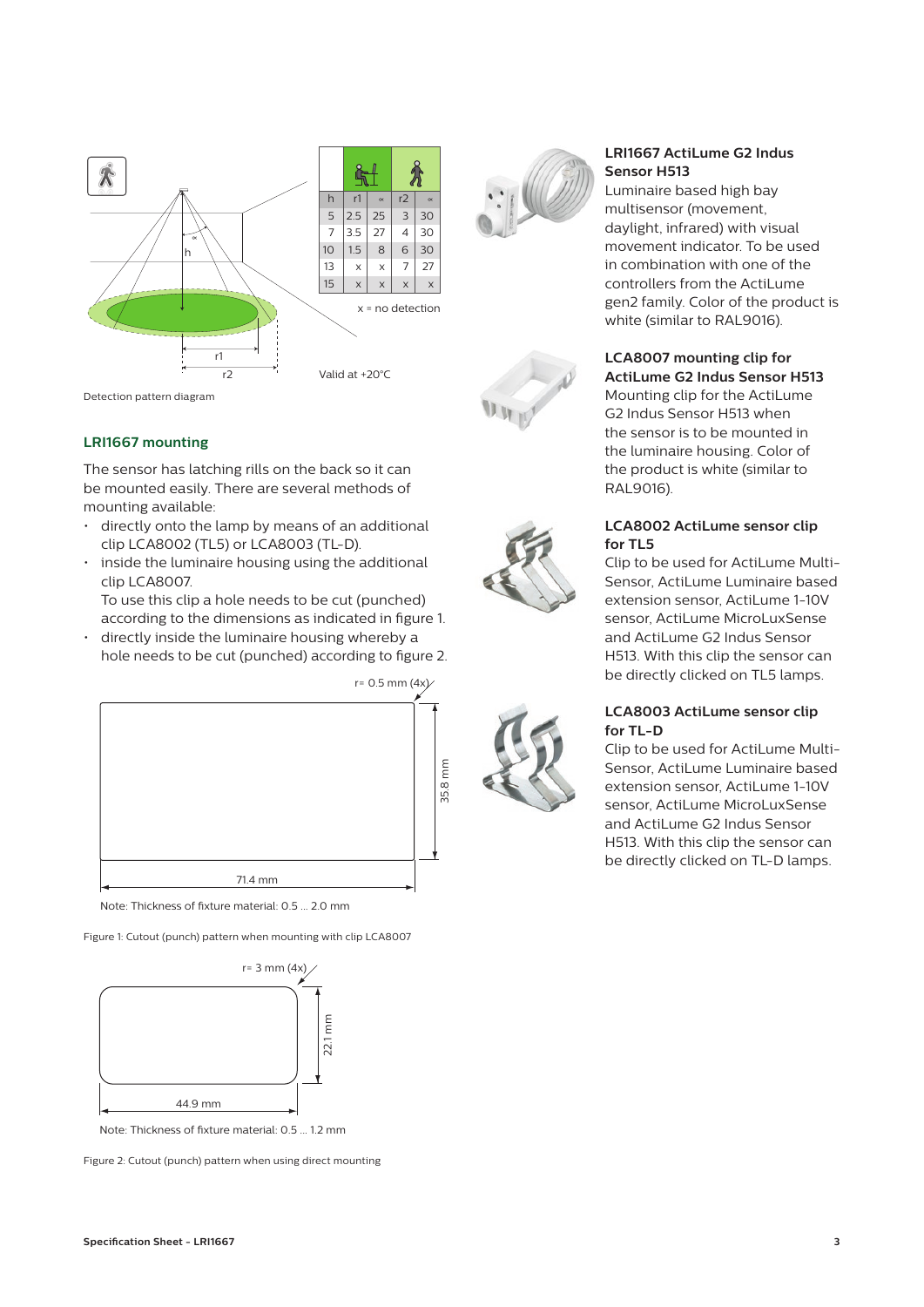# **Specifications**

# **Viewing angle**

| Light sensor<br>(daylight spectrum)    | $\approx$ 50 $^{\circ}$ circular                           |
|----------------------------------------|------------------------------------------------------------|
| Movement sensor<br>(passive infra-red) | $\approx 60^\circ$ circular <sup>*</sup>                   |
| Infra-red sensor<br>(RC5 remote code)  | $\approx$ 30 $^{\circ}$ circular                           |
| Cable length                           | 1 <sub>m</sub>                                             |
| Connector type                         | RJ-10 (4p4c)                                               |
| Extension of cable allowed             | Yes (max 5.0 m)                                            |
| Power consumption                      | $\leq$ 12mA at 5 Vdc                                       |
| Dimensions<br>(length, width, height)  | 48 6 x 25 8 x 27 2 mm<br>$(1.9 \times 1.0 \times 1.1)$ in) |
| With LCA8007                           | 75.5 x 39.9 x 27.2 mm<br>$(3.0 \times 1.6 \times 1.1)$ in) |
| Weight                                 | 34 g                                                       |

# **Housing**

| Color                 | White (RAL9016)                   |
|-----------------------|-----------------------------------|
| Outer material        | Sabic Jexan 915R                  |
| Flame rating          | VO at 1.1 mm                      |
| Glow wire test        | 850 °C for $\leq 5$ s             |
| Insulation for safety | $\geq$ 1500 V                     |
| Ball pressure test    | 110 $\degree$ C                   |
| Surface texture       | Spark erosion VDI 3400<br>Ref. 27 |

#### \* see table on page 3 for details

# **Environmental**

| Operational      |                                   |
|------------------|-----------------------------------|
| Temperature      | $-20$ to 55 °C                    |
| Humidity         | 20%  80% no condensation          |
| Storage          |                                   |
| Temperature      | $-25$ to 85 °C                    |
| Humidity         | 10%  95% no condensation          |
| Pollution degree | $\mathcal{P}$                     |
| IP protection    | IP54 front surface (IP20<br>rest) |

# **Compliances and approvals**

| Safety                 | <b>IFC60598-1</b><br>EN 61347-1<br>EN 61374-2-11 |
|------------------------|--------------------------------------------------|
| Quality standard       | <b>ISO 9001</b>                                  |
| Environmental standard | <b>ISO 14001</b>                                 |

CE marking

 $C \in$